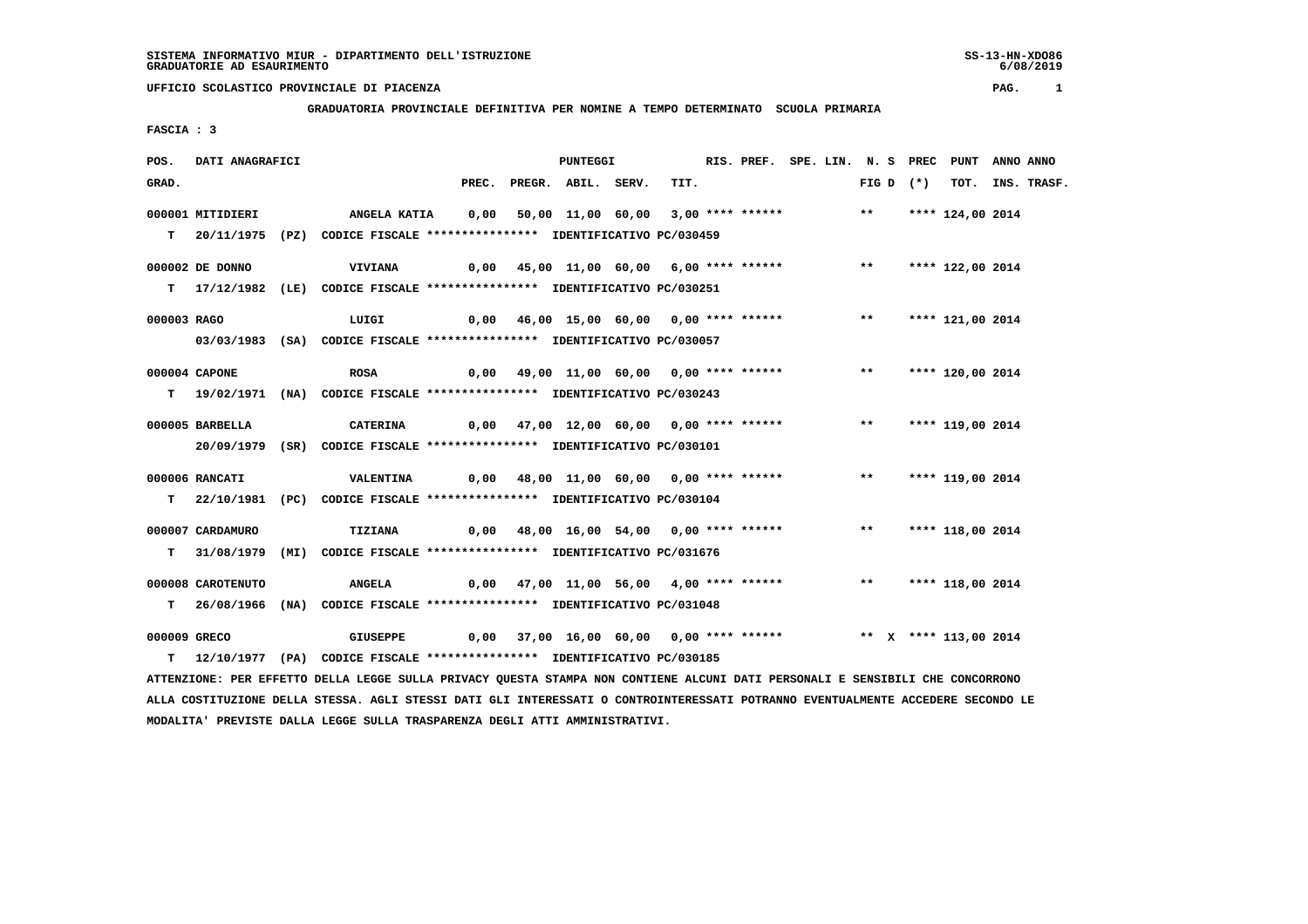**GRADUATORIA PROVINCIALE DEFINITIVA PER NOMINE A TEMPO DETERMINATO SCUOLA PRIMARIA**

 **FASCIA : 3**

| POS.         | DATI ANAGRAFICI |                                                                                                                               |  | PUNTEGGI                                                                |      | RIS. PREF. SPE. LIN. N. S PREC PUNT ANNO ANNO |  |       |             |                  |                  |
|--------------|-----------------|-------------------------------------------------------------------------------------------------------------------------------|--|-------------------------------------------------------------------------|------|-----------------------------------------------|--|-------|-------------|------------------|------------------|
| GRAD.        |                 |                                                                                                                               |  | PREC. PREGR. ABIL. SERV.                                                | TIT. |                                               |  |       | FIG D $(*)$ |                  | TOT. INS. TRASF. |
|              | 000010 BRESCIA  | IMMACOLATA                                                                                                                    |  | 0,00 36,00 14,00 60,00 0,00 **** ******           ** x **** 110,00 2014 |      |                                               |  |       |             |                  |                  |
|              |                 |                                                                                                                               |  |                                                                         |      |                                               |  |       |             |                  |                  |
|              |                 | T 30/03/1981 (NA) CODICE FISCALE *************** IDENTIFICATIVO PC/030862                                                     |  |                                                                         |      |                                               |  |       |             |                  |                  |
|              | 000011 AMISANI  | <b>DANIELA</b>                                                                                                                |  | 0,00 39,00 11,00 60,00 0,00 **** ****** *** ** ** **** 110,00 2014      |      |                                               |  |       |             |                  |                  |
|              |                 | T 09/09/1971 (PC) CODICE FISCALE *************** IDENTIFICATIVO PC/030341                                                     |  |                                                                         |      |                                               |  |       |             |                  |                  |
|              |                 |                                                                                                                               |  |                                                                         |      |                                               |  |       |             |                  |                  |
|              | 000012 PRINCIPI | <b>MICHELA</b>                                                                                                                |  | 0,00 49,00 0,00 60,00 0,00 **** ******     **   **** 109,00 2014        |      |                                               |  |       |             |                  |                  |
|              |                 | T 09/04/1970 (PC) CODICE FISCALE **************** IDENTIFICATIVO PC/030990                                                    |  |                                                                         |      |                                               |  |       |             |                  |                  |
|              |                 |                                                                                                                               |  |                                                                         |      |                                               |  |       |             |                  |                  |
| 000013 TOSI  |                 | ALESSANDRA                                                                                                                    |  |                                                                         |      |                                               |  |       |             |                  |                  |
|              |                 | T 19/09/1966 (PC) CODICE FISCALE **************** IDENTIFICATIVO PC/030335                                                    |  |                                                                         |      |                                               |  |       |             |                  |                  |
|              | 000014 FERRARI  | <b>AGNESE</b>                                                                                                                 |  | 0,00 32,00 15,00 60,00 0,00 **** ****** *** **                          |      |                                               |  |       |             | **** 107,00 2014 |                  |
|              |                 | T 29/01/1983 (PC) CODICE FISCALE *************** IDENTIFICATIVO PC/030307                                                     |  |                                                                         |      |                                               |  |       |             |                  |                  |
|              |                 |                                                                                                                               |  |                                                                         |      |                                               |  |       |             |                  |                  |
|              | 000015 MALERBA  | MARIA GIULIA 0,00 34,00 11,00 60,00 0,00 **** ****** **** **** 105,00 2014                                                    |  |                                                                         |      |                                               |  |       |             |                  |                  |
|              |                 | T 27/07/1982 (LO) CODICE FISCALE **************** IDENTIFICATIVO PC/030247                                                    |  |                                                                         |      |                                               |  |       |             |                  |                  |
|              |                 |                                                                                                                               |  |                                                                         |      |                                               |  |       |             |                  |                  |
|              | 000016 GENTILE  | ANTONELLA 0,00 31,00 11,00 60,00 3,00 **** ****** *** ** X **** 105,00 2014                                                   |  |                                                                         |      |                                               |  |       |             |                  |                  |
|              |                 | T 29/09/1983 (TP) CODICE FISCALE *************** IDENTIFICATIVO PC/031073                                                     |  |                                                                         |      |                                               |  |       |             |                  |                  |
| 000017 LANZA |                 | <b>ENRICO</b>                                                                                                                 |  | 0,00 41,00 0,00 60,00 0,00 **** ******                                  |      |                                               |  | $***$ |             | **** 101,00 2014 |                  |
|              |                 | T 16/07/1963 (PC) CODICE FISCALE *************** IDENTIFICATIVO PC/030229                                                     |  |                                                                         |      |                                               |  |       |             |                  |                  |
|              |                 |                                                                                                                               |  |                                                                         |      |                                               |  |       |             |                  |                  |
| 000018 SORCE |                 | <b>GIOVANNA</b>                                                                                                               |  | 0,00 30,00 13,00 58,00 0,00 **** ****** *** **** 101,00 2014            |      |                                               |  |       |             |                  |                  |
|              |                 | T 29/07/1968 (EE) CODICE FISCALE **************** IDENTIFICATIVO PC/030484                                                    |  |                                                                         |      |                                               |  |       |             |                  |                  |
|              |                 | ATTENZIONE: PER EFFETTO DELLA LEGGE SULLA PRIVACY QUESTA STAMPA NON CONTIENE ALCUNI DATI PERSONALI E SENSIBILI CHE CONCORRONO |  |                                                                         |      |                                               |  |       |             |                  |                  |
|              |                 |                                                                                                                               |  |                                                                         |      |                                               |  |       |             |                  |                  |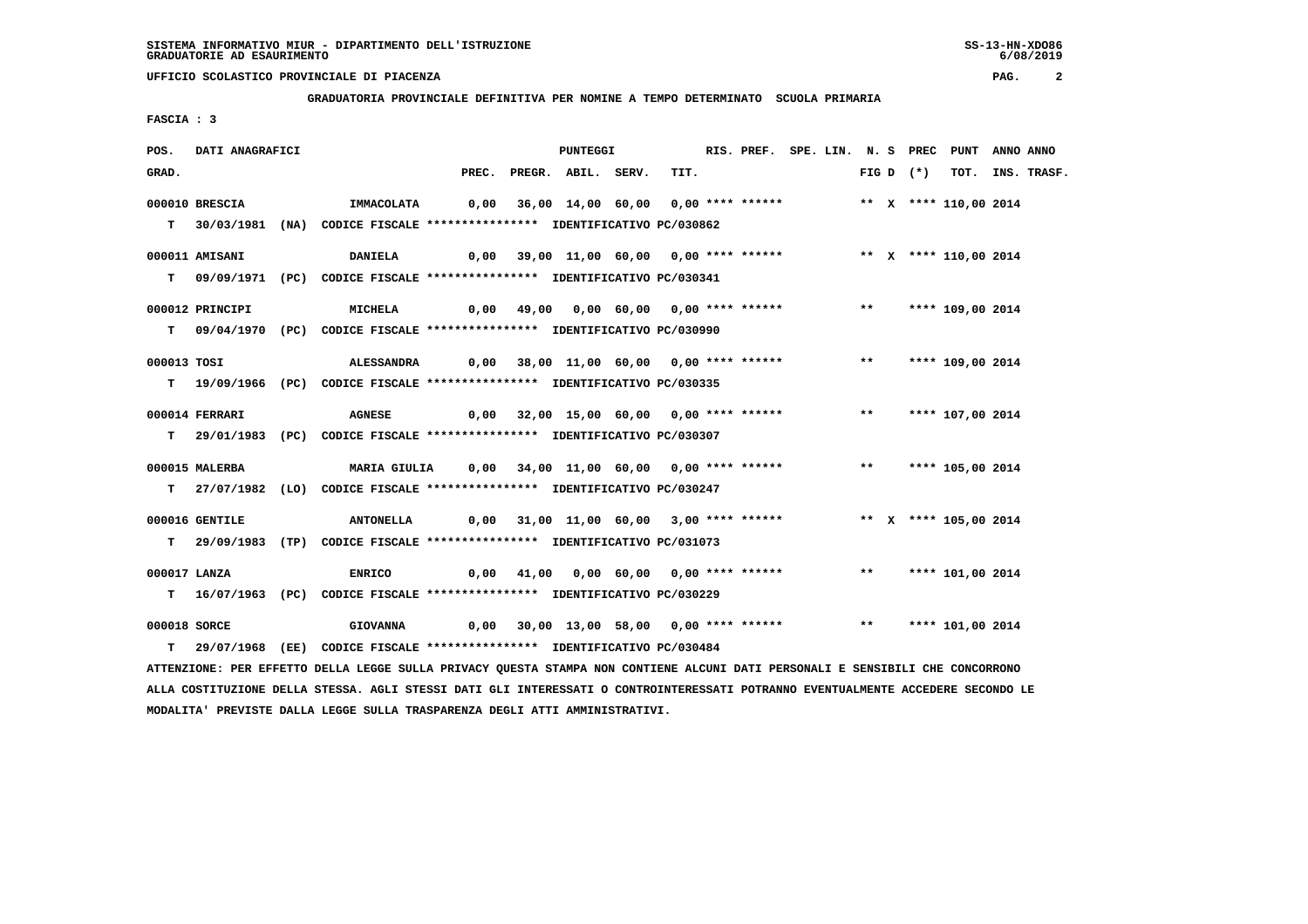**GRADUATORIA PROVINCIALE DEFINITIVA PER NOMINE A TEMPO DETERMINATO SCUOLA PRIMARIA**

 **FASCIA : 3**

| POS.        | DATI ANAGRAFICI    |                                                                                                                               |  | PUNTEGGI                                                                   |  | RIS. PREF. SPE. LIN. N. S PREC PUNT ANNO ANNO |  |  |             |  |                  |
|-------------|--------------------|-------------------------------------------------------------------------------------------------------------------------------|--|----------------------------------------------------------------------------|--|-----------------------------------------------|--|--|-------------|--|------------------|
| GRAD.       |                    |                                                                                                                               |  | PREC. PREGR. ABIL. SERV.                                                   |  | TIT.                                          |  |  | FIG D $(*)$ |  | TOT. INS. TRASF. |
|             | 000019 TAGLIAFERRI | STEFANIA     0,00   21,00 15,00   60,00   3,00 **** ******       ** X **** 99,00 2014                                         |  |                                                                            |  |                                               |  |  |             |  |                  |
|             |                    |                                                                                                                               |  |                                                                            |  |                                               |  |  |             |  |                  |
|             |                    | T 15/09/1966 (PC) CODICE FISCALE *************** IDENTIFICATIVO PC/030770                                                     |  |                                                                            |  |                                               |  |  |             |  |                  |
|             | 000020 ARZENTE     | 0,00 26,00 11,00 60,00 0,00 **** ******           ** x **** 97,00 2014<br>ANNA                                                |  |                                                                            |  |                                               |  |  |             |  |                  |
|             |                    | T 19/10/1968 (CZ) CODICE FISCALE *************** IDENTIFICATIVO PC/030271                                                     |  |                                                                            |  |                                               |  |  |             |  |                  |
|             |                    |                                                                                                                               |  |                                                                            |  |                                               |  |  |             |  |                  |
| 000021 LOSI |                    | VANNA                                                                                                                         |  | 0,00 25,00 12,00 60,00 0,00 **** ****** *** *** **** 97,00 2014            |  |                                               |  |  |             |  |                  |
|             |                    | T 20/02/1973 (PC) CODICE FISCALE *************** IDENTIFICATIVO PC/030373                                                     |  |                                                                            |  |                                               |  |  |             |  |                  |
|             | 000022 PISTARA     | CONCETTA MARI 0,00 82,00 14,00 0,00 0,00 **** ****** *** *** **** 96,00 2014                                                  |  |                                                                            |  |                                               |  |  |             |  |                  |
|             |                    | T 06/03/1983 (CT) CODICE FISCALE *************** IDENTIFICATIVO PC/030301                                                     |  |                                                                            |  |                                               |  |  |             |  |                  |
|             |                    |                                                                                                                               |  |                                                                            |  |                                               |  |  |             |  |                  |
|             | 000023 PENNINI     | <b>BARBARA</b>                                                                                                                |  | 0,00 26,00 12,00 56,00 0,00 **** ****** *** *** **** 94,00 2014            |  |                                               |  |  |             |  |                  |
|             |                    | T 24/06/1972 (PC) CODICE FISCALE **************** IDENTIFICATIVO PC/030320                                                    |  |                                                                            |  |                                               |  |  |             |  |                  |
|             |                    |                                                                                                                               |  |                                                                            |  |                                               |  |  |             |  |                  |
|             | 000024 DI MAGRO    | CINZIA                                                                                                                        |  | 0,00 22,00 11,00 60,00 0,00 **** ****** *** ** ** **** 93,00 2014          |  |                                               |  |  |             |  |                  |
|             |                    | T 14/05/1983 (PA) CODICE FISCALE *************** IDENTIFICATIVO PC/030142                                                     |  |                                                                            |  |                                               |  |  |             |  |                  |
|             | 000025 GIORGIO     | <b>GIULIANA</b>                                                                                                               |  | 0,00 24,00 11,00 56,00 0,00 **** ******             **     **** 91,00 2014 |  |                                               |  |  |             |  |                  |
|             |                    | T 14/10/1967 (MI) CODICE FISCALE *************** IDENTIFICATIVO PC/030195                                                     |  |                                                                            |  |                                               |  |  |             |  |                  |
|             |                    |                                                                                                                               |  |                                                                            |  |                                               |  |  |             |  |                  |
|             | 000026 MASSARO     | <b>MICHAELA</b>                                                                                                               |  | 0,00 15,00 15,00 60,00 0,00 **** ******      ** x **** 90,00 2014          |  |                                               |  |  |             |  |                  |
|             |                    | T 10/05/1983 (BR) CODICE FISCALE **************** IDENTIFICATIVO PC/030308                                                    |  |                                                                            |  |                                               |  |  |             |  |                  |
|             |                    |                                                                                                                               |  |                                                                            |  |                                               |  |  |             |  |                  |
|             | 000027 BARBIERI    | MARIA ROSA       0,00   16,00   12,00   60,00   0,00 **** ******               **   X  ****   88,00 2014                      |  |                                                                            |  |                                               |  |  |             |  |                  |
|             |                    | T 02/11/1974 (PC) CODICE FISCALE *************** IDENTIFICATIVO PC/030088                                                     |  |                                                                            |  |                                               |  |  |             |  |                  |
|             |                    | ATTENZIONE: PER EFFETTO DELLA LEGGE SULLA PRIVACY QUESTA STAMPA NON CONTIENE ALCUNI DATI PERSONALI E SENSIBILI CHE CONCORRONO |  |                                                                            |  |                                               |  |  |             |  |                  |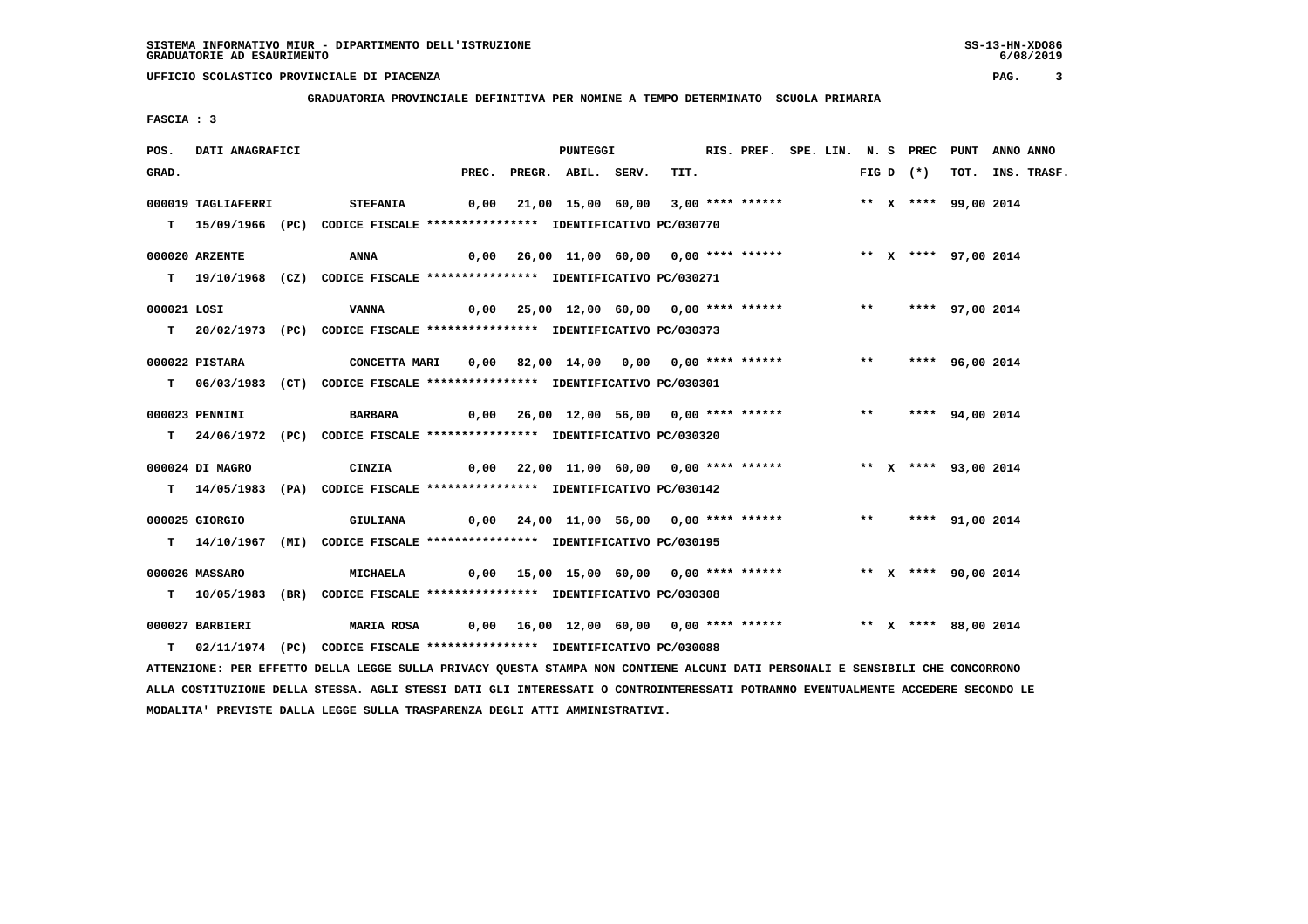**GRADUATORIA PROVINCIALE DEFINITIVA PER NOMINE A TEMPO DETERMINATO SCUOLA PRIMARIA**

 **FASCIA : 3**

| POS.         | DATI ANAGRAFICI  |                                                                                                                               |      | PUNTEGGI                                                                            |      | RIS. PREF. SPE. LIN. N. S PREC PUNT |  |  |             |                           | ANNO ANNO |                  |
|--------------|------------------|-------------------------------------------------------------------------------------------------------------------------------|------|-------------------------------------------------------------------------------------|------|-------------------------------------|--|--|-------------|---------------------------|-----------|------------------|
| GRAD.        |                  |                                                                                                                               |      | PREC. PREGR. ABIL. SERV.                                                            | TIT. |                                     |  |  | FIG D $(*)$ |                           |           | TOT. INS. TRASF. |
|              | $000028$ BARTOLI | <b>MONICA</b>                                                                                                                 |      | 0,00 42,00 10,00 36,00 0,00 **** ******                                             |      |                                     |  |  |             | I ** **** 88,00 2019 2019 |           |                  |
|              |                  | 10/01/1976 (NA) CODICE FISCALE *************** IDENTIFICATIVO PC/034330                                                       |      |                                                                                     |      |                                     |  |  |             |                           |           |                  |
|              |                  |                                                                                                                               |      |                                                                                     |      |                                     |  |  |             |                           |           |                  |
| 000029 FIUME |                  | MADIA                                                                                                                         |      | 0,00 12,00 15,00 60,00 0,00 **** ****** *** *** **** 87,00 2014                     |      |                                     |  |  |             |                           |           |                  |
|              |                  | T 17/04/1976 (BA) CODICE FISCALE **************** IDENTIFICATIVO PC/030520                                                    |      |                                                                                     |      |                                     |  |  |             |                           |           |                  |
|              | 000030 PICCHIONI | <b>GIOVANNA</b>                                                                                                               |      | 0,00 63,00 0,00 24,00 0,00 **** ******           **     **** 87,00 2014             |      |                                     |  |  |             |                           |           |                  |
|              |                  | T 26/09/1971 (PC) CODICE FISCALE *************** IDENTIFICATIVO PC/030515                                                     |      |                                                                                     |      |                                     |  |  |             |                           |           |                  |
|              |                  |                                                                                                                               |      |                                                                                     |      |                                     |  |  |             |                           |           |                  |
| 000031 CANTE |                  | <b>STEFANIA</b>                                                                                                               |      | 0,00  0,00  16,00  70,00  0,00  ****  ******    **        ***    ***    86,00  2014 |      |                                     |  |  |             |                           |           |                  |
|              |                  | T  10/04/1971 (MI) CODICE FISCALE *************** IDENTIFICATIVO PC/030030                                                    |      |                                                                                     |      |                                     |  |  |             |                           |           |                  |
|              | 000032 ZACCARIA  | <b>ANTONELLA</b>                                                                                                              |      | $0,00$ 14,00 11,00 60,00 0,00 **** ******                                           |      |                                     |  |  |             | ** X **** 85,00 2014      |           |                  |
|              |                  | T 09/06/1983 (RG) CODICE FISCALE *************** IDENTIFICATIVO PC/030157                                                     |      |                                                                                     |      |                                     |  |  |             |                           |           |                  |
|              | 000033 ACHILLI   | <b>FABIANA</b>                                                                                                                | 0,00 | 3,00 11,00 60,00 9,00 **** ****** * *** * **** 83,00 2014                           |      |                                     |  |  |             |                           |           |                  |
|              |                  |                                                                                                                               |      |                                                                                     |      |                                     |  |  |             |                           |           |                  |
|              |                  | T 09/09/1982 (PC) CODICE FISCALE *************** IDENTIFICATIVO PC/030784                                                     |      |                                                                                     |      |                                     |  |  |             |                           |           |                  |
| 000034 SARTI |                  | <b>ROBERTA</b>                                                                                                                |      | 0,00 59,00 13,00 0,00 9,00 **** ****** *** **** 81,00 2014                          |      |                                     |  |  |             |                           |           |                  |
|              |                  | T 04/08/1967 (ME) CODICE FISCALE *************** IDENTIFICATIVO PC/030682                                                     |      |                                                                                     |      |                                     |  |  |             |                           |           |                  |
|              |                  |                                                                                                                               |      |                                                                                     |      |                                     |  |  |             |                           |           |                  |
|              | 000035 BOSELLI   | <b>FRANCESCA</b>                                                                                                              | 0,00 | 0,00 14,00 60,00 3,00 **** ****** **** ** * *** 77,00 2014                          |      |                                     |  |  |             |                           |           |                  |
|              |                  | T 01/08/1979 (PR) CODICE FISCALE **************** IDENTIFICATIVO PC/030450                                                    |      |                                                                                     |      |                                     |  |  |             |                           |           |                  |
|              | 000036 BOCCHETTI | PAOLA                                                                                                                         | 0,00 | 0,00 11,00 58,00 6,00 **** ******                                                   |      |                                     |  |  |             | ** X **** 75,00 2014      |           |                  |
|              |                  | T 27/10/1976 (NA) CODICE FISCALE *************** IDENTIFICATIVO PC/030107                                                     |      |                                                                                     |      |                                     |  |  |             |                           |           |                  |
|              |                  | ATTENZIONE: PER EFFETTO DELLA LEGGE SULLA PRIVACY QUESTA STAMPA NON CONTIENE ALCUNI DATI PERSONALI E SENSIBILI CHE CONCORRONO |      |                                                                                     |      |                                     |  |  |             |                           |           |                  |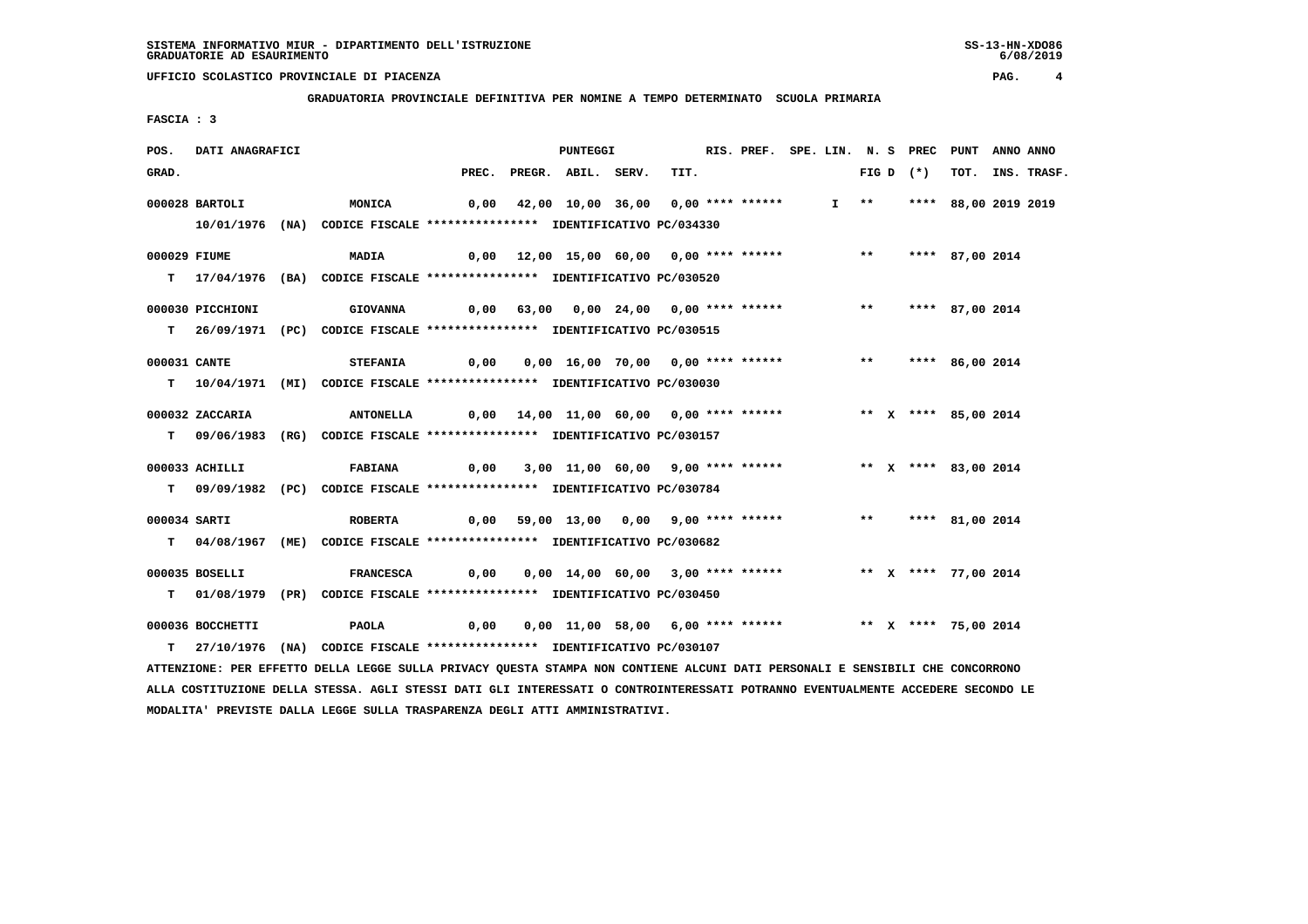**GRADUATORIA PROVINCIALE DEFINITIVA PER NOMINE A TEMPO DETERMINATO SCUOLA PRIMARIA**

 **FASCIA : 3**

| POS.         | DATI ANAGRAFICI    |                                                                                                                               |      |                                                                                     | PUNTEGGI                                                           |  | RIS. PREF. SPE. LIN. N. S PREC PUNT ANNO ANNO |  |  |             |  |                  |
|--------------|--------------------|-------------------------------------------------------------------------------------------------------------------------------|------|-------------------------------------------------------------------------------------|--------------------------------------------------------------------|--|-----------------------------------------------|--|--|-------------|--|------------------|
| GRAD.        |                    |                                                                                                                               |      | PREC. PREGR. ABIL. SERV.                                                            |                                                                    |  | TIT.                                          |  |  | FIG D $(*)$ |  | TOT. INS. TRASF. |
| 000037 SABA  |                    |                                                                                                                               |      |                                                                                     |                                                                    |  |                                               |  |  |             |  |                  |
|              |                    |                                                                                                                               |      |                                                                                     |                                                                    |  |                                               |  |  |             |  |                  |
|              |                    | T 21/08/1972 (NU) CODICE FISCALE **************** IDENTIFICATIVO PC/030172                                                    |      |                                                                                     |                                                                    |  |                                               |  |  |             |  |                  |
|              | 000038 DI SIVO     | 0,00 15,00 12,00 48,00  0,00 **** ******    I  **   **** 75,00 2014<br>LUCIA                                                  |      |                                                                                     |                                                                    |  |                                               |  |  |             |  |                  |
|              |                    | T 08/03/1976 (CE) CODICE FISCALE *************** IDENTIFICATIVO PC/030252                                                     |      |                                                                                     |                                                                    |  |                                               |  |  |             |  |                  |
|              |                    |                                                                                                                               |      |                                                                                     |                                                                    |  |                                               |  |  |             |  |                  |
|              | 000039 MOSCHINI    | 0,00   9,00 18,00  48,00   0,00 **** ******       ** x **** 75,00 2014<br><b>KATIA</b>                                        |      |                                                                                     |                                                                    |  |                                               |  |  |             |  |                  |
|              |                    | T 01/03/1983 (PC) CODICE FISCALE *************** IDENTIFICATIVO PC/030530                                                     |      |                                                                                     |                                                                    |  |                                               |  |  |             |  |                  |
|              |                    |                                                                                                                               |      |                                                                                     |                                                                    |  |                                               |  |  |             |  |                  |
|              | 000040 TORREBIANCA | <b>MARIA</b>                                                                                                                  |      | 0,00 3,00 15,00 56,00 0,00 **** ****** **** ** ** **** 74,00 2014                   |                                                                    |  |                                               |  |  |             |  |                  |
|              |                    | T 05/08/1982 (TP) CODICE FISCALE *************** IDENTIFICATIVO PC/030983                                                     |      |                                                                                     |                                                                    |  |                                               |  |  |             |  |                  |
|              | 000041 MALLIA      | 0,00 15,00 11,00 48,00  0,00 **** ******      ** x **** 74,00 2014<br><b>MARINA</b>                                           |      |                                                                                     |                                                                    |  |                                               |  |  |             |  |                  |
|              |                    | T 19/04/1963 (PC) CODICE FISCALE **************** IDENTIFICATIVO PC/032010                                                    |      |                                                                                     |                                                                    |  |                                               |  |  |             |  |                  |
|              |                    |                                                                                                                               |      |                                                                                     |                                                                    |  |                                               |  |  |             |  |                  |
|              | 000042 BUFANO      | <b>MARIASTEFANIA</b>                                                                                                          |      | 0,00  0,00  16,00  58,00  0,00  ****  ******    **        ***    ***    74,00  2014 |                                                                    |  |                                               |  |  |             |  |                  |
|              |                    | T 11/03/1981 (FG) CODICE FISCALE *************** IDENTIFICATIVO PC/029997                                                     |      |                                                                                     |                                                                    |  |                                               |  |  |             |  |                  |
|              |                    |                                                                                                                               |      |                                                                                     |                                                                    |  |                                               |  |  |             |  |                  |
|              | 000043 LABATI      | <b>SILVANA</b>                                                                                                                |      | 0,00 0,00 14,00 60,00 0,00 **** ****** *** **** 74,00 2014                          |                                                                    |  |                                               |  |  |             |  |                  |
|              |                    | T 14/11/1967 (PC) CODICE FISCALE *************** IDENTIFICATIVO PC/032387                                                     |      |                                                                                     |                                                                    |  |                                               |  |  |             |  |                  |
|              |                    |                                                                                                                               |      |                                                                                     |                                                                    |  |                                               |  |  |             |  |                  |
| 000044 GATTI |                    | LIDIA                                                                                                                         |      | 0,00 33,00 17,00 24,00 0,00 **** ****** * *** * **** 74,00 2014                     |                                                                    |  |                                               |  |  |             |  |                  |
|              |                    | T 18/01/1968 (PC) CODICE FISCALE *************** IDENTIFICATIVO PC/030399                                                     |      |                                                                                     |                                                                    |  |                                               |  |  |             |  |                  |
|              | 000045 FRATTOLA    | <b>MARA</b>                                                                                                                   | 0,00 |                                                                                     | 0,00 13,00 60,00 0,00 **** ******             ** x **** 73,00 2014 |  |                                               |  |  |             |  |                  |
|              |                    | T 14/09/1966 (PC) CODICE FISCALE **************** IDENTIFICATIVO PC/030417                                                    |      |                                                                                     |                                                                    |  |                                               |  |  |             |  |                  |
|              |                    | ATTENZIONE: PER EFFETTO DELLA LEGGE SULLA PRIVACY QUESTA STAMPA NON CONTIENE ALCUNI DATI PERSONALI E SENSIBILI CHE CONCORRONO |      |                                                                                     |                                                                    |  |                                               |  |  |             |  |                  |
|              |                    |                                                                                                                               |      |                                                                                     |                                                                    |  |                                               |  |  |             |  |                  |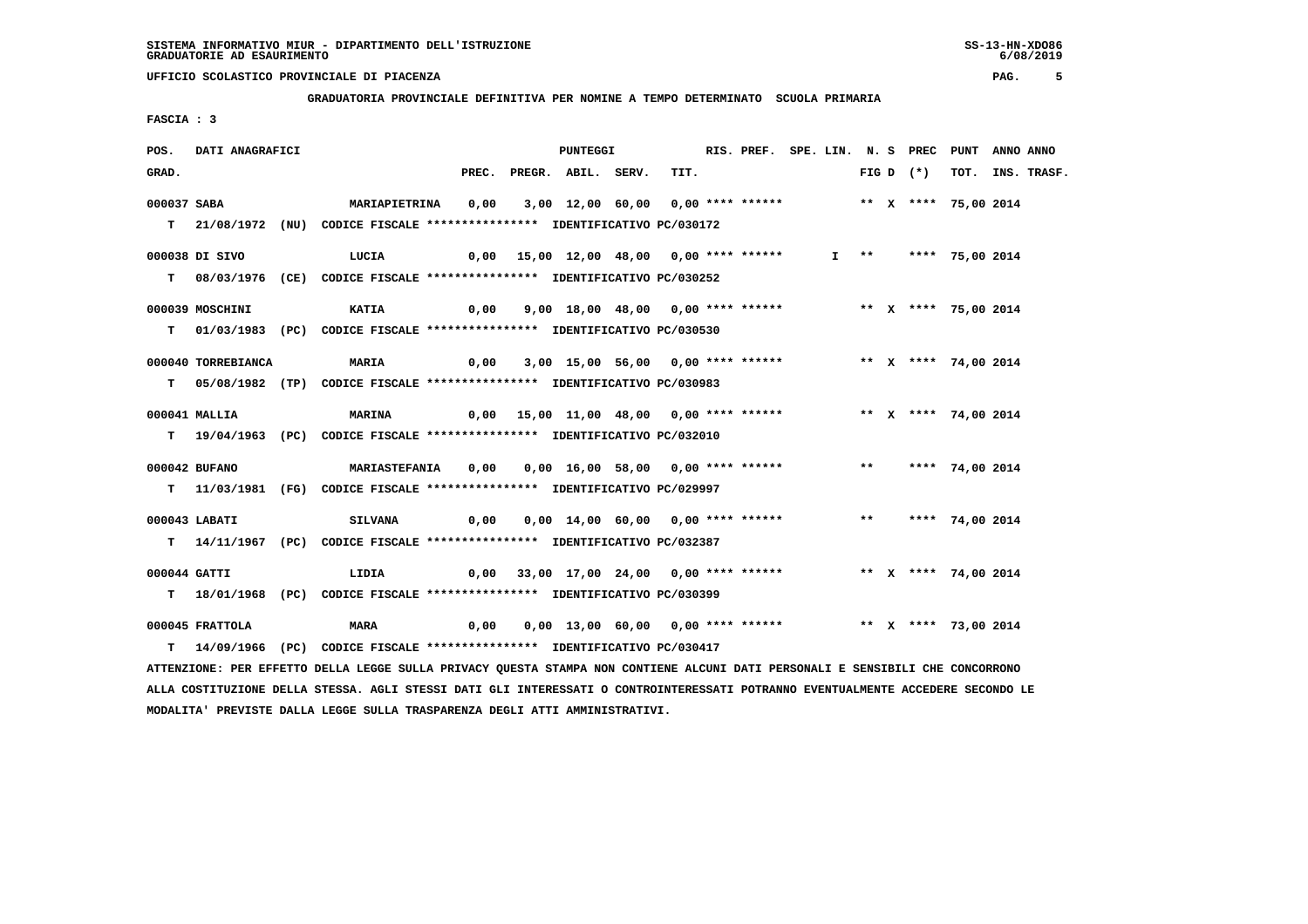**GRADUATORIA PROVINCIALE DEFINITIVA PER NOMINE A TEMPO DETERMINATO SCUOLA PRIMARIA**

 **FASCIA : 3**

| POS.         | DATI ANAGRAFICI    |                                                                                                                                 |                                        | <b>PUNTEGGI</b>                                                                         |      | RIS. PREF. SPE. LIN. N. S PREC PUNT ANNO ANNO |  |  |             |                        |                  |
|--------------|--------------------|---------------------------------------------------------------------------------------------------------------------------------|----------------------------------------|-----------------------------------------------------------------------------------------|------|-----------------------------------------------|--|--|-------------|------------------------|------------------|
| GRAD.        |                    |                                                                                                                                 |                                        | PREC. PREGR. ABIL. SERV.                                                                | TIT. |                                               |  |  | FIG D $(*)$ |                        | TOT. INS. TRASF. |
|              | 000046 DESALVATORE | <b>MARIA</b>                                                                                                                    | 0,00                                   | 3,00 13,00 56,00 0,00 **** ******               ** x **** 72,00 2014                    |      |                                               |  |  |             |                        |                  |
|              |                    |                                                                                                                                 |                                        |                                                                                         |      |                                               |  |  |             |                        |                  |
|              |                    | T 24/12/1966 (LE) CODICE FISCALE *************** IDENTIFICATIVO PC/030957                                                       |                                        |                                                                                         |      |                                               |  |  |             |                        |                  |
|              | 000047 GIACALONE   | <b>VINCENZA</b>                                                                                                                 | 0,00                                   | 6,00 12,00 54,00 0,00 **** ****** * ** * **** 72,00 2014                                |      |                                               |  |  |             |                        |                  |
|              |                    | T 21/07/1975 (SR) CODICE FISCALE **************** IDENTIFICATIVO PC/030056                                                      |                                        |                                                                                         |      |                                               |  |  |             |                        |                  |
|              |                    |                                                                                                                                 |                                        |                                                                                         |      |                                               |  |  |             |                        |                  |
| 000048 BRAVI |                    | <b>DANIELA</b>                                                                                                                  |                                        | 0,00  0,00  11,00  60,00  0,00  ****  ******    **    **    ****  71,00  2014           |      |                                               |  |  |             |                        |                  |
|              |                    | T 21/04/1971 (PC) CODICE FISCALE **************** IDENTIFICATIVO PC/030224                                                      |                                        |                                                                                         |      |                                               |  |  |             |                        |                  |
|              | 000049 TARANTINO   | <b>SIMONA</b>                                                                                                                   |                                        | 0,00 33,00 14,00 24,00 0,00 **** ****** *** *** **** 71,00 2014                         |      |                                               |  |  |             |                        |                  |
|              |                    |                                                                                                                                 |                                        |                                                                                         |      |                                               |  |  |             |                        |                  |
|              |                    | T 28/01/1977 (NA) CODICE FISCALE **************** IDENTIFICATIVO PC/030531                                                      |                                        |                                                                                         |      |                                               |  |  |             |                        |                  |
|              | 000050 MIGLIAVACCA | MONICA                                                                                                                          |                                        |                                                                                         |      |                                               |  |  |             | ** X **** 70,00 2014   |                  |
|              |                    | T 15/05/1966 (PC) CODICE FISCALE *************** IDENTIFICATIVO PC/030284                                                       |                                        |                                                                                         |      |                                               |  |  |             |                        |                  |
|              |                    |                                                                                                                                 |                                        |                                                                                         |      |                                               |  |  |             |                        |                  |
|              | 000051 FERINI      | <b>VINCENZA</b>                                                                                                                 | 0,00 8,00 13,00 48,00 0,00 **** ****** |                                                                                         |      |                                               |  |  |             | $I$ ** **** 69,00 2014 |                  |
|              |                    | T 16/12/1983 (PA) CODICE FISCALE **************** IDENTIFICATIVO PC/029989                                                      |                                        |                                                                                         |      |                                               |  |  |             |                        |                  |
|              |                    |                                                                                                                                 |                                        |                                                                                         |      |                                               |  |  |             |                        |                  |
|              | 000052 ZAMBELLI    | <b>CLAUDIA</b>                                                                                                                  | 0,00                                   | 0,00 14,00 48,00 6,00 **** ****** *** **                                                |      |                                               |  |  |             | **** 68,00 2014        |                  |
|              |                    | T 26/05/1968 (PC) CODICE FISCALE **************** IDENTIFICATIVO PC/030145                                                      |                                        |                                                                                         |      |                                               |  |  |             |                        |                  |
|              | 000053 RAMPULLA    | <b>FRANCESCO</b>                                                                                                                |                                        | 0,00  0,00  12,00  52,00  0,00  ****  ******           **     ****    64,00  2019  2019 |      |                                               |  |  |             |                        |                  |
|              |                    | T 09/08/1962 (ME) CODICE FISCALE *************** IDENTIFICATIVO PC/034337                                                       |                                        |                                                                                         |      |                                               |  |  |             |                        |                  |
|              |                    |                                                                                                                                 |                                        |                                                                                         |      |                                               |  |  |             |                        |                  |
|              | 000054 GENNARI     | LUCIA                                                                                                                           | 0,00                                   | 0,00 11,00 52,00 0,00 **** ****** *** *** **** 63,00 2014                               |      |                                               |  |  |             |                        |                  |
|              |                    | T 21/09/1966 (PC) CODICE FISCALE **************** IDENTIFICATIVO PC/031006                                                      |                                        |                                                                                         |      |                                               |  |  |             |                        |                  |
|              |                    | ATTENZIONE: PER EFFETTO DELLA LEGGE SULLA PRIVACY QUESTA STAMPA NON CONTIENE ALCUNI DATI PERSONALI E SENSIBILI CHE CONCORRONO   |                                        |                                                                                         |      |                                               |  |  |             |                        |                  |
|              |                    | ALLA COSTITUZIONE DELLA STESSA. AGLI STESSI DATI GLI INTERESSATI O CONTROINTERESSATI POTRANNO EVENTUALMENTE ACCEDERE SECONDO LE |                                        |                                                                                         |      |                                               |  |  |             |                        |                  |

 **MODALITA' PREVISTE DALLA LEGGE SULLA TRASPARENZA DEGLI ATTI AMMINISTRATIVI.**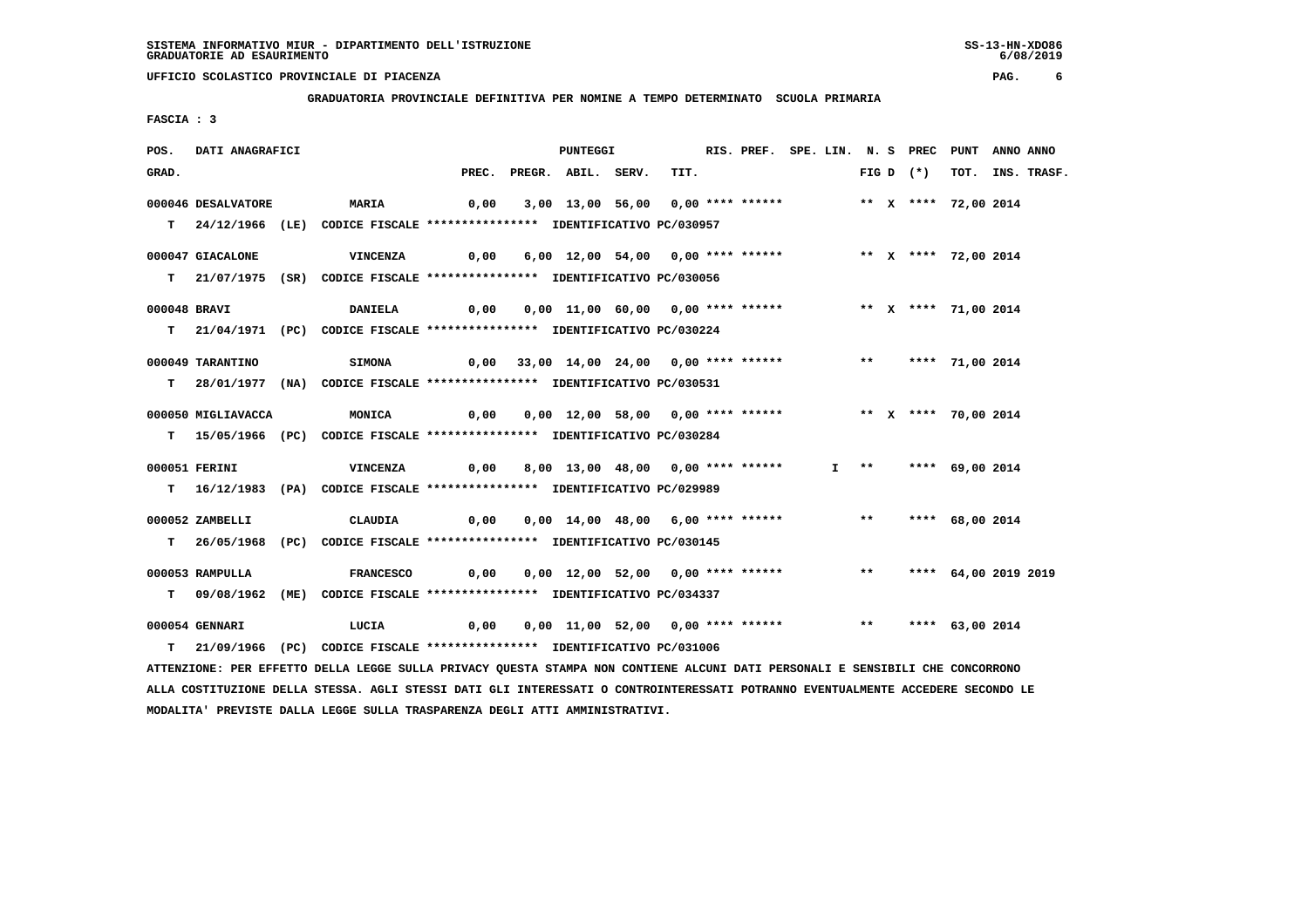**GRADUATORIA PROVINCIALE DEFINITIVA PER NOMINE A TEMPO DETERMINATO SCUOLA PRIMARIA**

 **FASCIA : 3**

| POS.         | DATI ANAGRAFICI    |                                                                                                                               |                                                                                         | PUNTEGGI                                                                            |      | RIS. PREF. SPE. LIN. N. S PREC PUNT |  |             | ANNO ANNO |                  |
|--------------|--------------------|-------------------------------------------------------------------------------------------------------------------------------|-----------------------------------------------------------------------------------------|-------------------------------------------------------------------------------------|------|-------------------------------------|--|-------------|-----------|------------------|
| GRAD.        |                    |                                                                                                                               | PREC.                                                                                   | PREGR. ABIL. SERV.                                                                  | TIT. |                                     |  | FIG D $(*)$ |           | TOT. INS. TRASF. |
|              | 000055 BENEVENTO   | <b>MARIA</b>                                                                                                                  | 0,00                                                                                    | 0,00 12,00 48,00 0,00 **** ****** *** **** 60,00 2014                               |      |                                     |  |             |           |                  |
|              |                    |                                                                                                                               |                                                                                         |                                                                                     |      |                                     |  |             |           |                  |
|              |                    | T 14/05/1979 (KR) CODICE FISCALE *************** IDENTIFICATIVO PC/030141                                                     |                                                                                         |                                                                                     |      |                                     |  |             |           |                  |
|              | 000056 AGENTI      | <b>ERIKA</b>                                                                                                                  | 0,00                                                                                    | 0,00 15,00 36,00 6,00 **** ****** *** *** **** 57,00 2014                           |      |                                     |  |             |           |                  |
|              |                    | T 22/08/1975 (PC) CODICE FISCALE **************** IDENTIFICATIVO PC/031970                                                    |                                                                                         |                                                                                     |      |                                     |  |             |           |                  |
|              |                    |                                                                                                                               |                                                                                         |                                                                                     |      |                                     |  |             |           |                  |
| 000057 SACCA |                    | <b>EMANUELA</b>                                                                                                               | 0,00  0,00  11,00  46,00  0,00  ****  ******            **          ****    57,00  2014 |                                                                                     |      |                                     |  |             |           |                  |
|              |                    | T 12/07/1973 (ME) CODICE FISCALE *************** IDENTIFICATIVO PC/032107                                                     |                                                                                         |                                                                                     |      |                                     |  |             |           |                  |
|              |                    |                                                                                                                               |                                                                                         |                                                                                     |      |                                     |  |             |           |                  |
|              | 000058 BALLETTI    | SARA                                                                                                                          |                                                                                         | 0,00  0,00  12,00  44,00  0,00  ****  ******    **        ***    ***    56,00  2014 |      |                                     |  |             |           |                  |
|              |                    | T 06/02/1971 (PC) CODICE FISCALE *************** IDENTIFICATIVO PC/030197                                                     |                                                                                         |                                                                                     |      |                                     |  |             |           |                  |
|              |                    |                                                                                                                               |                                                                                         |                                                                                     |      |                                     |  |             |           |                  |
|              | 000059 SPADARO     | <b>PALMA</b>                                                                                                                  | 0,00  2,00  15,00  36,00  0,00  ****  ******            **      ****    53,00  2014     |                                                                                     |      |                                     |  |             |           |                  |
|              |                    | T 20/03/1968 (TA) CODICE FISCALE *************** IDENTIFICATIVO PC/030183                                                     |                                                                                         |                                                                                     |      |                                     |  |             |           |                  |
| 000060 CORSO |                    | <b>DANIELA</b>                                                                                                                | 0,00  0,00  11,00  42,00  0,00  ****  ******    **        ***     53,00  2014           |                                                                                     |      |                                     |  |             |           |                  |
|              |                    |                                                                                                                               |                                                                                         |                                                                                     |      |                                     |  |             |           |                  |
|              |                    | T 16/06/1977 (PA) CODICE FISCALE *************** IDENTIFICATIVO PC/030510                                                     |                                                                                         |                                                                                     |      |                                     |  |             |           |                  |
|              | 000061 CAVAGNA     | <b>EMILIA</b>                                                                                                                 |                                                                                         | 0,00 46,00 6,00 0,00 0,00 **** ****** *** *** **** 52,00 2009                       |      |                                     |  |             |           |                  |
|              |                    | S 10/01/1966 (CR) CODICE FISCALE *************** IDENTIFICATIVO PC/026314                                                     |                                                                                         |                                                                                     |      |                                     |  |             |           |                  |
|              |                    |                                                                                                                               |                                                                                         |                                                                                     |      |                                     |  |             |           |                  |
|              | 000062 FONTANAZZA  | <b>DANIELA</b>                                                                                                                | 0,00 14,00 0,00 36,00 0,00 **** ******     **   **** 50,00 2019 2019                    |                                                                                     |      |                                     |  |             |           |                  |
|              |                    | T 05/09/1969 (EN) CODICE FISCALE *************** IDENTIFICATIVO PC/034335                                                     |                                                                                         |                                                                                     |      |                                     |  |             |           |                  |
|              |                    |                                                                                                                               |                                                                                         |                                                                                     |      |                                     |  |             |           |                  |
|              | 000063 BAISTROCCHI | <b>MICHELA</b>                                                                                                                | 0,00 3,00 14,00 30,00 0,00 **** ******    I   **   X  ****   47,00 2014                 |                                                                                     |      |                                     |  |             |           |                  |
|              |                    | T 19/09/1973 (CR) CODICE FISCALE *************** IDENTIFICATIVO PC/031519                                                     |                                                                                         |                                                                                     |      |                                     |  |             |           |                  |
|              |                    | ATTENZIONE: PER EFFETTO DELLA LEGGE SULLA PRIVACY QUESTA STAMPA NON CONTIENE ALCUNI DATI PERSONALI E SENSIBILI CHE CONCORRONO |                                                                                         |                                                                                     |      |                                     |  |             |           |                  |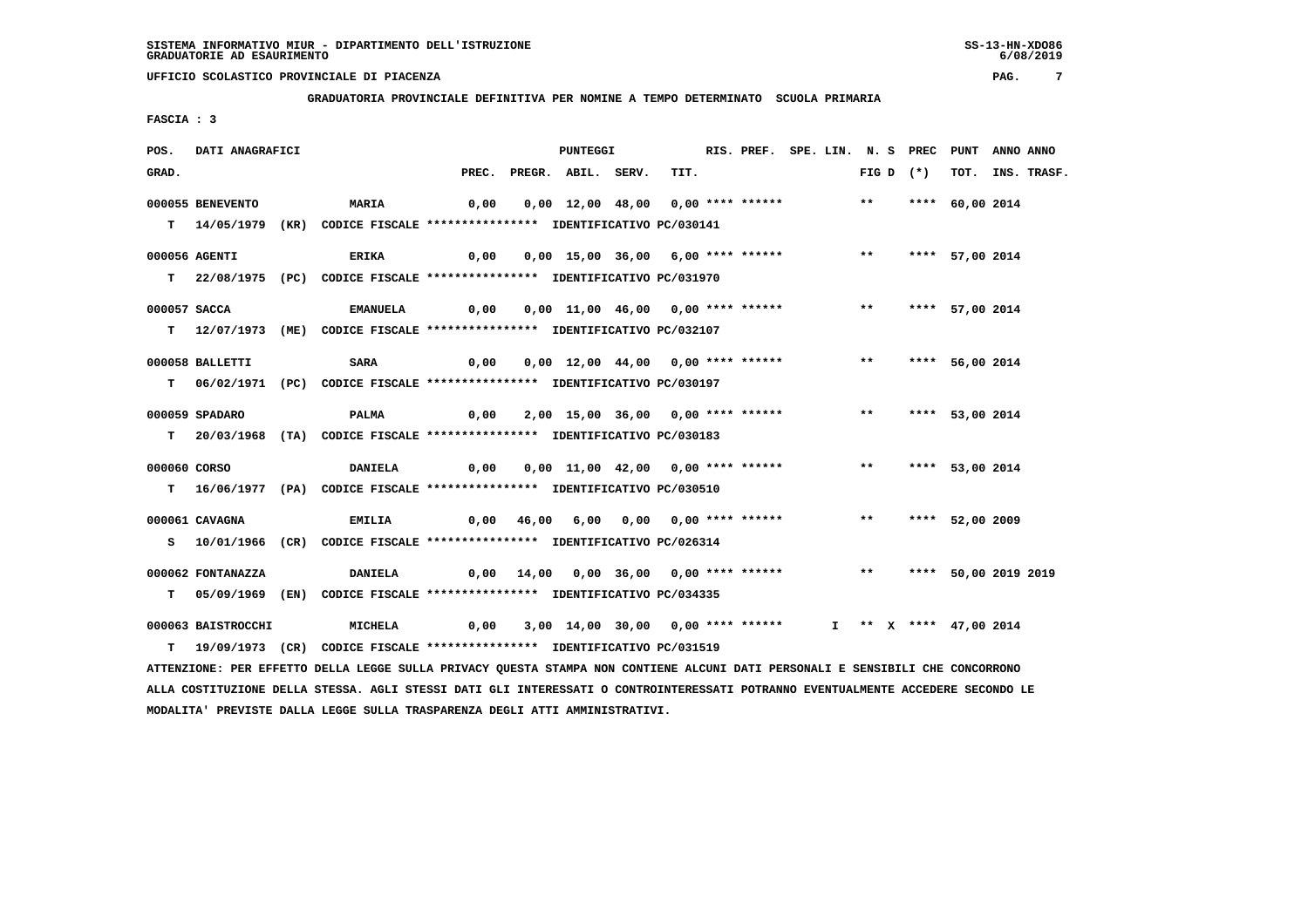**GRADUATORIA PROVINCIALE DEFINITIVA PER NOMINE A TEMPO DETERMINATO SCUOLA PRIMARIA**

 **FASCIA : 3**

| POS.        | DATI ANAGRAFICI        |                                                                                                                               |                                                                             | PUNTEGGI                                                               |      | RIS. PREF. SPE. LIN. N. S PREC PUNT ANNO ANNO |  |  |             |                      |                  |
|-------------|------------------------|-------------------------------------------------------------------------------------------------------------------------------|-----------------------------------------------------------------------------|------------------------------------------------------------------------|------|-----------------------------------------------|--|--|-------------|----------------------|------------------|
| GRAD.       |                        |                                                                                                                               |                                                                             | PREC. PREGR. ABIL. SERV.                                               | TIT. |                                               |  |  | FIG D $(*)$ |                      | TOT. INS. TRASF. |
|             | 000064 BOTTI           | <b>PAMELA</b>                                                                                                                 | 0,00                                                                        | 0,00 11,00 36,00 0,00 **** ******               **     **** 47,00 2014 |      |                                               |  |  |             |                      |                  |
|             |                        |                                                                                                                               |                                                                             |                                                                        |      |                                               |  |  |             |                      |                  |
|             |                        | T 24/04/1981 (PC) CODICE FISCALE **************** IDENTIFICATIVO PC/029982                                                    |                                                                             |                                                                        |      |                                               |  |  |             |                      |                  |
|             | 000065 SILVA           | CHIARA                                                                                                                        | 0,00                                                                        | 7,00 15,00 24,00 0,00 **** ******                                      |      |                                               |  |  |             | ** X **** 46,00 2014 |                  |
|             |                        | T 20/10/1975 (AR) CODICE FISCALE *************** IDENTIFICATIVO PC/030534                                                     |                                                                             |                                                                        |      |                                               |  |  |             |                      |                  |
|             |                        |                                                                                                                               |                                                                             |                                                                        |      |                                               |  |  |             |                      |                  |
|             | 000066 LURASCHI OBONYO | <b>ALICE</b>                                                                                                                  | 0,00 3,00 12,00 24,00 0,00 **** ******             **       **** 39,00 2014 |                                                                        |      |                                               |  |  |             |                      |                  |
|             |                        | T 26/09/1970 (EE) CODICE FISCALE *************** IDENTIFICATIVO PC/033735                                                     |                                                                             |                                                                        |      |                                               |  |  |             |                      |                  |
|             |                        |                                                                                                                               |                                                                             |                                                                        |      |                                               |  |  |             |                      |                  |
|             | 000067 ORECCHIO        | <b>CESARE</b>                                                                                                                 |                                                                             | 0,00 2,00 11,00 24,00 0,00 **** ****** *** *** **** 37,00 2014         |      |                                               |  |  |             |                      |                  |
|             |                        | T 06/04/1969 (VV) CODICE FISCALE *************** IDENTIFICATIVO PC/032061                                                     |                                                                             |                                                                        |      |                                               |  |  |             |                      |                  |
|             |                        |                                                                                                                               |                                                                             |                                                                        |      |                                               |  |  |             |                      |                  |
|             | 000068 FIANDACA        | <b>ANTONINO</b>                                                                                                               |                                                                             | 0,00 19,00 16,00 0,00 0,00 **** ****** *** *** **** 35,00 2019 2019    |      |                                               |  |  |             |                      |                  |
|             |                        | T 19/10/1971 (RG) CODICE FISCALE *************** IDENTIFICATIVO PC/034334                                                     |                                                                             |                                                                        |      |                                               |  |  |             |                      |                  |
|             | 000069 PECORARO        | ANNA                                                                                                                          | 0,00                                                                        | 3,00 13,00 12,00 6,00 **** ****** *** *** **** 34,00 2014              |      |                                               |  |  |             |                      |                  |
|             |                        | T 30/09/1981 (SA) CODICE FISCALE *************** IDENTIFICATIVO PC/033274                                                     |                                                                             |                                                                        |      |                                               |  |  |             |                      |                  |
|             |                        |                                                                                                                               |                                                                             |                                                                        |      |                                               |  |  |             |                      |                  |
| 000070 CACI |                        | LIDIA                                                                                                                         |                                                                             | 0,00 23,00 11,00 0,00 0,00 **** ****** *** ** ** *** 34,00 2014        |      |                                               |  |  |             |                      |                  |
|             |                        | 18/01/1976 (AG) CODICE FISCALE *************** IDENTIFICATIVO PC/031407                                                       |                                                                             |                                                                        |      |                                               |  |  |             |                      |                  |
|             |                        |                                                                                                                               |                                                                             |                                                                        |      |                                               |  |  |             |                      |                  |
|             | 000071 STARRANTINO     | RITA                                                                                                                          |                                                                             | 0,00 11,00 11,00 9,00 0,00 **** ****** *** *** **** 31,00 2014         |      |                                               |  |  |             |                      |                  |
|             |                        | T 28/02/1973 (AG) CODICE FISCALE *************** IDENTIFICATIVO PC/032113                                                     |                                                                             |                                                                        |      |                                               |  |  |             |                      |                  |
|             |                        |                                                                                                                               |                                                                             |                                                                        |      |                                               |  |  |             |                      |                  |
|             | 000072 GIAVANTE        | CONCETTA                                                                                                                      |                                                                             | 0,00 12,00 18,00 0,00 0,00 **** ******                                 |      |                                               |  |  |             | ** **** 30,00 2014   |                  |
|             |                        | T 30/11/1983 (SR) CODICE FISCALE **************** IDENTIFICATIVO PC/031143                                                    |                                                                             |                                                                        |      |                                               |  |  |             |                      |                  |
|             |                        | ATTENZIONE: PER EFFETTO DELLA LEGGE SULLA PRIVACY QUESTA STAMPA NON CONTIENE ALCUNI DATI PERSONALI E SENSIBILI CHE CONCORRONO |                                                                             |                                                                        |      |                                               |  |  |             |                      |                  |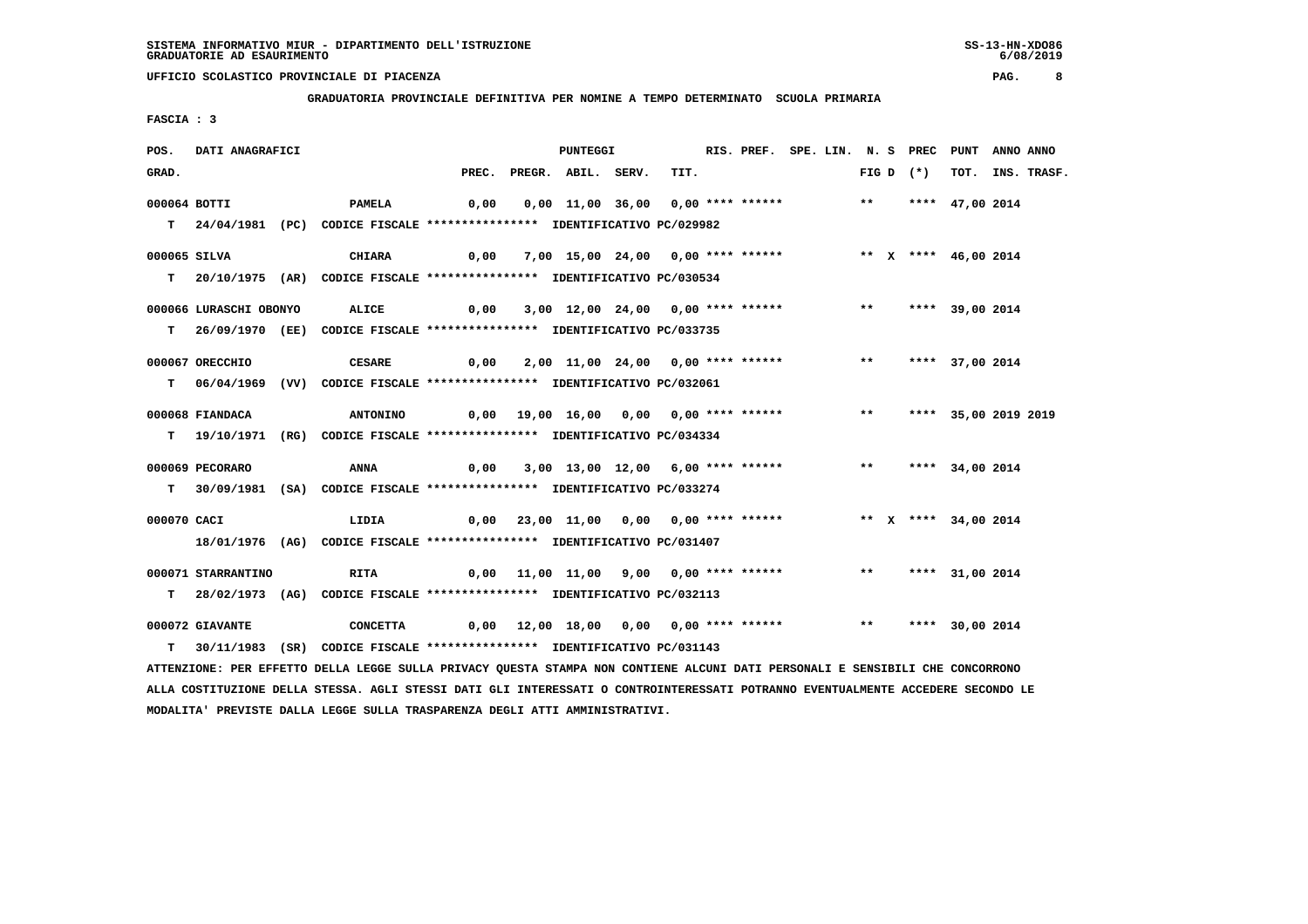**GRADUATORIA PROVINCIALE DEFINITIVA PER NOMINE A TEMPO DETERMINATO SCUOLA PRIMARIA**

 **FASCIA : 3**

| POS.  | DATI ANAGRAFICI   |                                                                                                                               |      | PUNTEGGI                                                                |      | RIS. PREF. SPE. LIN. N. S PREC PUNT ANNO ANNO |  |  |             |                           |                  |
|-------|-------------------|-------------------------------------------------------------------------------------------------------------------------------|------|-------------------------------------------------------------------------|------|-----------------------------------------------|--|--|-------------|---------------------------|------------------|
| GRAD. |                   |                                                                                                                               |      | PREC. PREGR. ABIL. SERV.                                                | TIT. |                                               |  |  | FIG D $(*)$ |                           | TOT. INS. TRASF. |
|       | 000073 ARDIRI     | <b>SALVATRICE</b>                                                                                                             |      | 0,00 3,00 11,00 14,00 0,00 **** ******                                  |      |                                               |  |  |             | ** X **** 28,00 2014      |                  |
|       |                   |                                                                                                                               |      |                                                                         |      |                                               |  |  |             |                           |                  |
|       |                   | T 05/04/1978 (ME) CODICE FISCALE *************** IDENTIFICATIVO PC/030692                                                     |      |                                                                         |      |                                               |  |  |             |                           |                  |
|       | 000074 GUARRACINO | CLAUDIA                                                                                                                       |      | 0,00 12,00 12,00 0,00 3,00 **** ******                                  |      |                                               |  |  |             | I ** **** 27,00 2019 2019 |                  |
|       |                   | T 20/03/1976 (SA) CODICE FISCALE *************** IDENTIFICATIVO PC/034336                                                     |      |                                                                         |      |                                               |  |  |             |                           |                  |
|       | 000075 MADONNA    |                                                                                                                               |      | 0,00 12,00 11,00 0,00 0,00 **** ****** *** *** **** 23,00 2014          |      |                                               |  |  |             |                           |                  |
|       |                   | ORNELLA                                                                                                                       |      |                                                                         |      |                                               |  |  |             |                           |                  |
|       |                   | T 22/08/1977 (CE) CODICE FISCALE *************** IDENTIFICATIVO PC/022500                                                     |      |                                                                         |      |                                               |  |  |             |                           |                  |
|       | 000076 SALZILLO   | <b>LAURA</b>                                                                                                                  |      |                                                                         |      |                                               |  |  |             | ** **** 22,00 2014        |                  |
|       |                   | T 11/12/1966 (CE) CODICE FISCALE **************** IDENTIFICATIVO PC/031400                                                    |      |                                                                         |      |                                               |  |  |             |                           |                  |
|       |                   |                                                                                                                               |      |                                                                         |      |                                               |  |  |             |                           |                  |
|       | 000077 PASQUALI   | <b>SIMONE</b>                                                                                                                 | 0,00 | 8,00 13,00 0,00 0,00 **** ****** *** ** ** **** 21,00 2014              |      |                                               |  |  |             |                           |                  |
|       |                   | T 14/10/1978 (PC) CODICE FISCALE *************** IDENTIFICATIVO PC/029974                                                     |      |                                                                         |      |                                               |  |  |             |                           |                  |
|       |                   |                                                                                                                               |      |                                                                         |      |                                               |  |  |             |                           |                  |
|       | 000078 AREVALO    | ZAYDA AURISTE                                                                                                                 | 0,00 | 3,00 11,00 0,00 6,00 **** ******               **       **** 20,00 2014 |      |                                               |  |  |             |                           |                  |
|       |                   | T 11/02/1959 (EE) CODICE FISCALE *************** IDENTIFICATIVO PC/033031                                                     |      |                                                                         |      |                                               |  |  |             |                           |                  |
|       | 000079 CIVARDI    | GAIA                                                                                                                          | 0,00 |                                                                         |      |                                               |  |  |             |                           |                  |
|       |                   | T 24/10/1979 (PC) CODICE FISCALE **************** IDENTIFICATIVO PC/030255                                                    |      |                                                                         |      |                                               |  |  |             |                           |                  |
|       |                   |                                                                                                                               |      |                                                                         |      |                                               |  |  |             |                           |                  |
|       | 000080 GALTELLI   | <b>ELEONORA</b>                                                                                                               | 0,00 | 0,00 18,00 0,00 0,00 **** ****** *** *** **** 18,00 2014                |      |                                               |  |  |             |                           |                  |
|       |                   | T 21/05/1983 (PC) CODICE FISCALE **************** IDENTIFICATIVO PC/029967                                                    |      |                                                                         |      |                                               |  |  |             |                           |                  |
|       | 000081 MANTUANO   | <b>MARTA</b>                                                                                                                  | 0,00 | 0,00 18,00 0,00 0,00 **** ******             **       **** 18,00 2014   |      |                                               |  |  |             |                           |                  |
|       |                   |                                                                                                                               |      |                                                                         |      |                                               |  |  |             |                           |                  |
|       |                   | T 04/08/1982 (CS) CODICE FISCALE *************** IDENTIFICATIVO PC/030116                                                     |      |                                                                         |      |                                               |  |  |             |                           |                  |
|       |                   | ATTENZIONE: PER EFFETTO DELLA LEGGE SULLA PRIVACY QUESTA STAMPA NON CONTIENE ALCUNI DATI PERSONALI E SENSIBILI CHE CONCORRONO |      |                                                                         |      |                                               |  |  |             |                           |                  |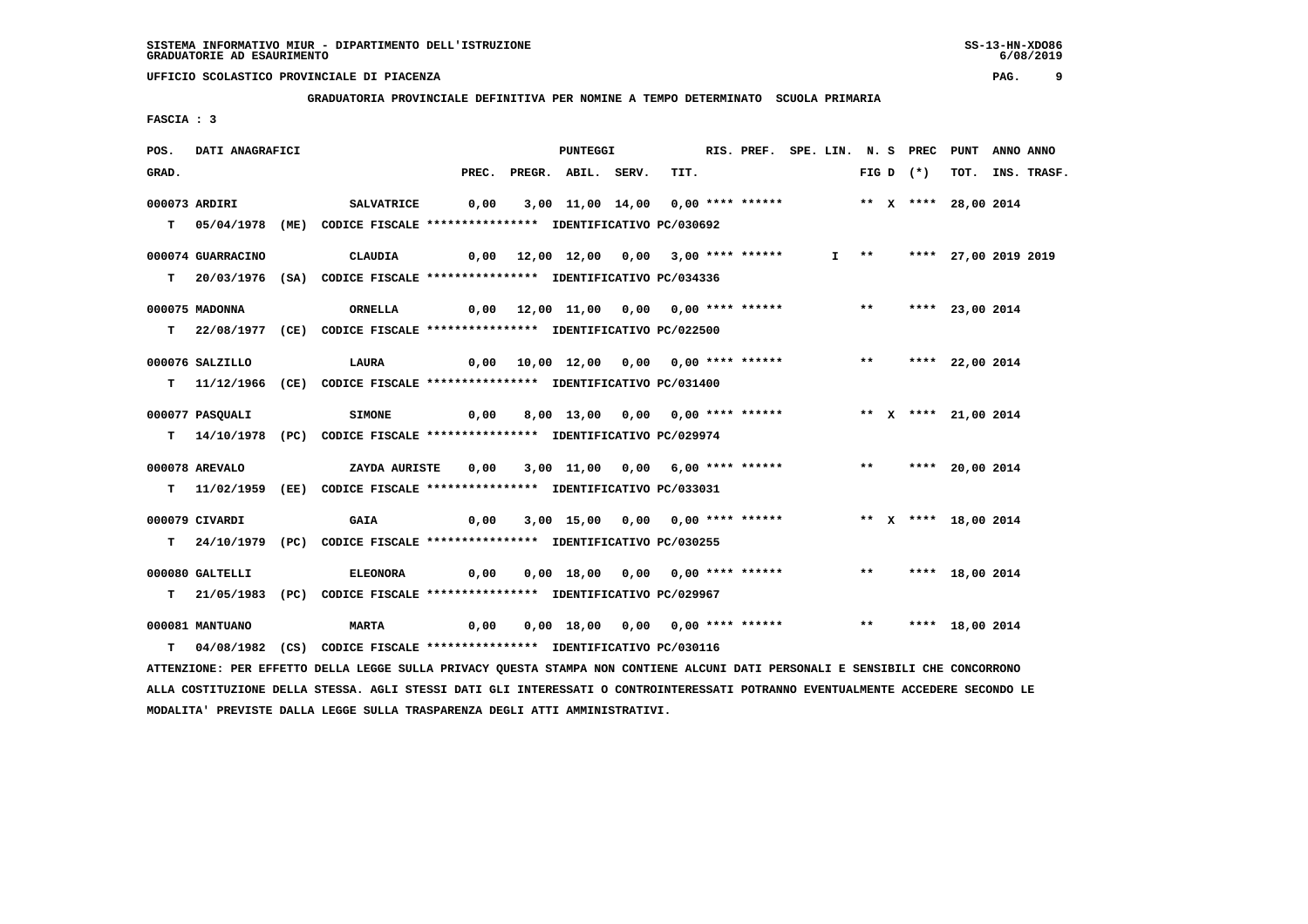**GRADUATORIA PROVINCIALE DEFINITIVA PER NOMINE A TEMPO DETERMINATO SCUOLA PRIMARIA**

 **FASCIA : 3**

| POS.  | DATI ANAGRAFICI   |                                                                                                                               |      | PUNTEGGI                                                             |      | RIS. PREF. SPE. LIN. N. S PREC PUNT ANNO ANNO |  |  |             |                      |                  |
|-------|-------------------|-------------------------------------------------------------------------------------------------------------------------------|------|----------------------------------------------------------------------|------|-----------------------------------------------|--|--|-------------|----------------------|------------------|
| GRAD. |                   |                                                                                                                               |      | PREC. PREGR. ABIL. SERV.                                             | TIT. |                                               |  |  | FIG D $(*)$ |                      | TOT. INS. TRASF. |
|       | 000082 SCARANI    | LAURA                                                                                                                         | 0,00 | 6,00 11,00 0,00 0,00 **** ****** *** *** **** 17,00 2014             |      |                                               |  |  |             |                      |                  |
|       |                   |                                                                                                                               |      |                                                                      |      |                                               |  |  |             |                      |                  |
|       |                   | T 16/09/1978 (PC) CODICE FISCALE **************** IDENTIFICATIVO PC/030332                                                    |      |                                                                      |      |                                               |  |  |             |                      |                  |
|       | 000083 BETTINI    | 0,00<br><b>ERSILIA</b>                                                                                                        |      | 3,00 14,00 0,00 0,00 **** ******                                     |      |                                               |  |  |             | ** X **** 17,00 2014 |                  |
|       |                   | T 17/03/1964 (SO) CODICE FISCALE *************** IDENTIFICATIVO PC/024964                                                     |      |                                                                      |      |                                               |  |  |             |                      |                  |
|       |                   |                                                                                                                               |      |                                                                      |      |                                               |  |  |             |                      |                  |
|       | 000084 FIORANI    | <b>MIRIAM</b>                                                                                                                 | 0,00 | 3,00 14,00  0,00  0,00 **** ******      ** x **** 17,00 2014         |      |                                               |  |  |             |                      |                  |
|       |                   | T 19/06/1980 (PC) CODICE FISCALE *************** IDENTIFICATIVO PC/030601                                                     |      |                                                                      |      |                                               |  |  |             |                      |                  |
|       |                   |                                                                                                                               |      |                                                                      |      |                                               |  |  |             |                      |                  |
|       | 000085 AIELLO     | <b>ALFONSO</b>                                                                                                                |      | 0,00 3,00 14,00 0,00 0,00 **** ****** *** *** **** 17,00 2014        |      |                                               |  |  |             |                      |                  |
|       |                   | T 15/09/1981 (CE) CODICE FISCALE *************** IDENTIFICATIVO PC/031861                                                     |      |                                                                      |      |                                               |  |  |             |                      |                  |
|       |                   |                                                                                                                               |      |                                                                      |      |                                               |  |  |             |                      |                  |
|       | 000086 BASUINO    | <b>GIUSEPPINA</b>                                                                                                             |      | $0,00$ 3,00 14,00 0,00 0,00 **** ****** *** *** **** 17,00 2019 2019 |      |                                               |  |  |             |                      |                  |
|       |                   | 28/03/1971 (PZ) CODICE FISCALE *************** IDENTIFICATIVO PC/034341                                                       |      |                                                                      |      |                                               |  |  |             |                      |                  |
|       | 000087 BARTOLI    | ILARIA                                                                                                                        | 0,00 | 3,00 12,00 0,00 0,00 **** ******             ** x **** 15,00 2014    |      |                                               |  |  |             |                      |                  |
|       |                   | T 24/08/1977 (PC) CODICE FISCALE **************** IDENTIFICATIVO PC/030222                                                    |      |                                                                      |      |                                               |  |  |             |                      |                  |
|       |                   |                                                                                                                               |      |                                                                      |      |                                               |  |  |             |                      |                  |
|       | 000088 ANSELMI    | CINZIA                                                                                                                        |      | 0,00 1,00 13,00 0,00 1,00 **** ****** **** ** ** **** 15,00 2014     |      |                                               |  |  |             |                      |                  |
|       |                   | T 25/05/1973 (PC) CODICE FISCALE *************** IDENTIFICATIVO PC/030405                                                     |      |                                                                      |      |                                               |  |  |             |                      |                  |
|       |                   |                                                                                                                               |      |                                                                      |      |                                               |  |  |             |                      |                  |
|       | 000089 BERTOGLIO  | MARIA CRISTIN                                                                                                                 | 0,00 | 0,00 15,00 0,00 0,00 **** ****** *** ** ** **** 15,00 2014           |      |                                               |  |  |             |                      |                  |
|       |                   | T 18/03/1968 (LO) CODICE FISCALE *************** IDENTIFICATIVO PC/030933                                                     |      |                                                                      |      |                                               |  |  |             |                      |                  |
|       |                   |                                                                                                                               |      |                                                                      |      |                                               |  |  |             |                      |                  |
|       | 000090 FIACCADORI | <b>FEDERICA</b>                                                                                                               | 0,00 | 3,00 12,00 0,00 0,00 **** ******                                     |      |                                               |  |  |             | ** X **** 15,00 2014 |                  |
|       |                   | T 18/09/1983 (MN) CODICE FISCALE **************** IDENTIFICATIVO PC/030275                                                    |      |                                                                      |      |                                               |  |  |             |                      |                  |
|       |                   | ATTENZIONE: PER EFFETTO DELLA LEGGE SULLA PRIVACY QUESTA STAMPA NON CONTIENE ALCUNI DATI PERSONALI E SENSIBILI CHE CONCORRONO |      |                                                                      |      |                                               |  |  |             |                      |                  |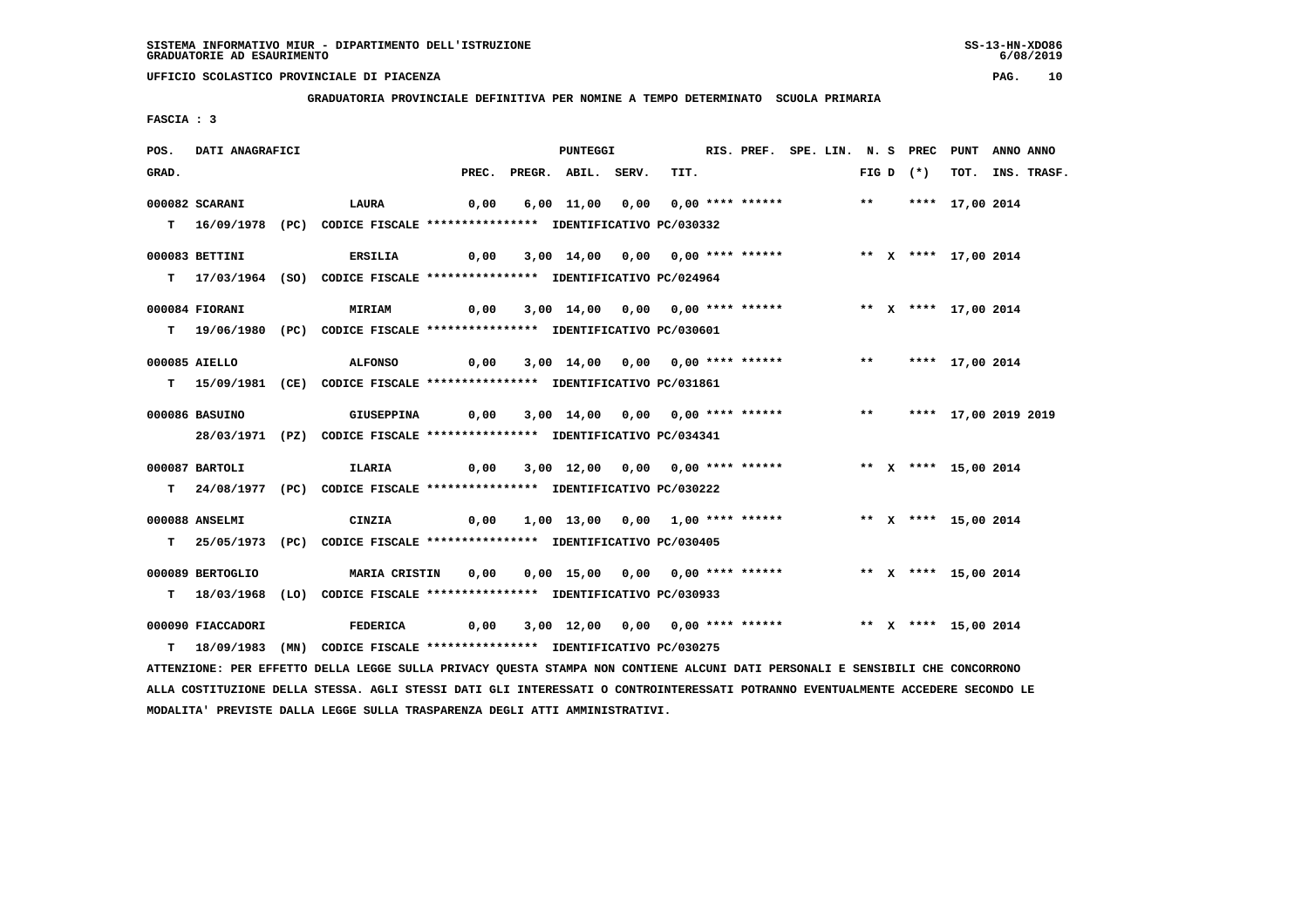**GRADUATORIA PROVINCIALE DEFINITIVA PER NOMINE A TEMPO DETERMINATO SCUOLA PRIMARIA**

 **FASCIA : 3**

| POS.  | DATI ANAGRAFICI    |                                                                                                                                 |      | PUNTEGGI                                                                            |      | RIS. PREF. SPE. LIN. N. S PREC PUNT ANNO ANNO |  |  |             |                      |                  |
|-------|--------------------|---------------------------------------------------------------------------------------------------------------------------------|------|-------------------------------------------------------------------------------------|------|-----------------------------------------------|--|--|-------------|----------------------|------------------|
| GRAD. |                    |                                                                                                                                 |      | PREC. PREGR. ABIL. SERV.                                                            | TIT. |                                               |  |  | FIG D $(*)$ |                      | TOT. INS. TRASF. |
|       | 000091 LIUZZI      | LEONARDA                                                                                                                        |      | $0,00$ 3,00 11,00 0,00 0,00 **** ****** *** ** ** **** 14,00 2014                   |      |                                               |  |  |             |                      |                  |
|       |                    |                                                                                                                                 |      |                                                                                     |      |                                               |  |  |             |                      |                  |
|       |                    | T 16/07/1975 (MT) CODICE FISCALE *************** IDENTIFICATIVO PC/032093                                                       |      |                                                                                     |      |                                               |  |  |             |                      |                  |
|       | 000092 CANEPARI    | ADELE                                                                                                                           | 0,00 | 0,00 14,00 0,00 0,00 **** ******               ** x **** 14,00 2014                 |      |                                               |  |  |             |                      |                  |
|       |                    | T 03/09/1977 (BS) CODICE FISCALE **************** IDENTIFICATIVO PC/030782                                                      |      |                                                                                     |      |                                               |  |  |             |                      |                  |
|       |                    |                                                                                                                                 |      |                                                                                     |      |                                               |  |  |             |                      |                  |
|       | 000093 TESTAGUZZA  | GIORGIA                                                                                                                         |      |                                                                                     |      |                                               |  |  |             | ** X **** 13,00 2014 |                  |
|       |                    | T 27/06/1973 (PC) CODICE FISCALE *************** IDENTIFICATIVO PC/030985                                                       |      |                                                                                     |      |                                               |  |  |             |                      |                  |
|       |                    |                                                                                                                                 |      |                                                                                     |      |                                               |  |  |             |                      |                  |
|       | 000094 MOLINARI    | LUCIA<br>0,00                                                                                                                   |      | 0,00 13,00 0,00 0,00 **** ******               **       **** 13,00 2014             |      |                                               |  |  |             |                      |                  |
|       |                    | T 30/11/1971 (PC) CODICE FISCALE *************** IDENTIFICATIVO PC/031264                                                       |      |                                                                                     |      |                                               |  |  |             |                      |                  |
|       |                    |                                                                                                                                 |      |                                                                                     |      |                                               |  |  |             |                      |                  |
|       | 000095 SARTORI     | <b>NICOLETTA</b>                                                                                                                |      |                                                                                     |      |                                               |  |  |             |                      |                  |
|       |                    | 09/10/1964 (PC) CODICE FISCALE *************** IDENTIFICATIVO PC/020161                                                         |      |                                                                                     |      |                                               |  |  |             |                      |                  |
|       | 000096 IMPIERI     | <b>BARBARA</b>                                                                                                                  |      | 0,00  0,00 12,00  0,00  0,00 **** ******      ** x **** 12,00 2014                  |      |                                               |  |  |             |                      |                  |
|       |                    | T 08/05/1973 (PV) CODICE FISCALE *************** IDENTIFICATIVO PC/030338                                                       |      |                                                                                     |      |                                               |  |  |             |                      |                  |
|       |                    |                                                                                                                                 |      |                                                                                     |      |                                               |  |  |             |                      |                  |
|       | 000097 TAGLIAFERRI | <b>ANGELA</b>                                                                                                                   |      | 0,00  0,00  12,00  0,00  0,00  ****  ******    **         ***    ***    12,00  2014 |      |                                               |  |  |             |                      |                  |
|       |                    | T 16/03/1971 (PC) CODICE FISCALE **************** IDENTIFICATIVO PC/030931                                                      |      |                                                                                     |      |                                               |  |  |             |                      |                  |
|       |                    |                                                                                                                                 |      |                                                                                     |      |                                               |  |  |             |                      |                  |
|       | 000098 POLITI      | <b>MARIA CRISTIN</b>                                                                                                            |      |                                                                                     |      |                                               |  |  |             |                      |                  |
|       |                    | T 25/09/1973 (PC) CODICE FISCALE *************** IDENTIFICATIVO PC/030236                                                       |      |                                                                                     |      |                                               |  |  |             |                      |                  |
|       |                    |                                                                                                                                 |      |                                                                                     |      |                                               |  |  |             |                      |                  |
|       | 000099 BERNARDI    | <b>SARA</b>                                                                                                                     | 0,00 | 0,00 12,00 0,00 0,00 **** ****** *** *** **** 12,00 2014                            |      |                                               |  |  |             |                      |                  |
|       |                    | T 04/05/1982 (PC) CODICE FISCALE **************** IDENTIFICATIVO PC/030511                                                      |      |                                                                                     |      |                                               |  |  |             |                      |                  |
|       |                    | ATTENZIONE: PER EFFETTO DELLA LEGGE SULLA PRIVACY QUESTA STAMPA NON CONTIENE ALCUNI DATI PERSONALI E SENSIBILI CHE CONCORRONO   |      |                                                                                     |      |                                               |  |  |             |                      |                  |
|       |                    | ALLA COSTITUZIONE DELLA STESSA. AGLI STESSI DATI GLI INTERESSATI O CONTROINTERESSATI POTRANNO EVENTUALMENTE ACCEDERE SECONDO LE |      |                                                                                     |      |                                               |  |  |             |                      |                  |

 **MODALITA' PREVISTE DALLA LEGGE SULLA TRASPARENZA DEGLI ATTI AMMINISTRATIVI.**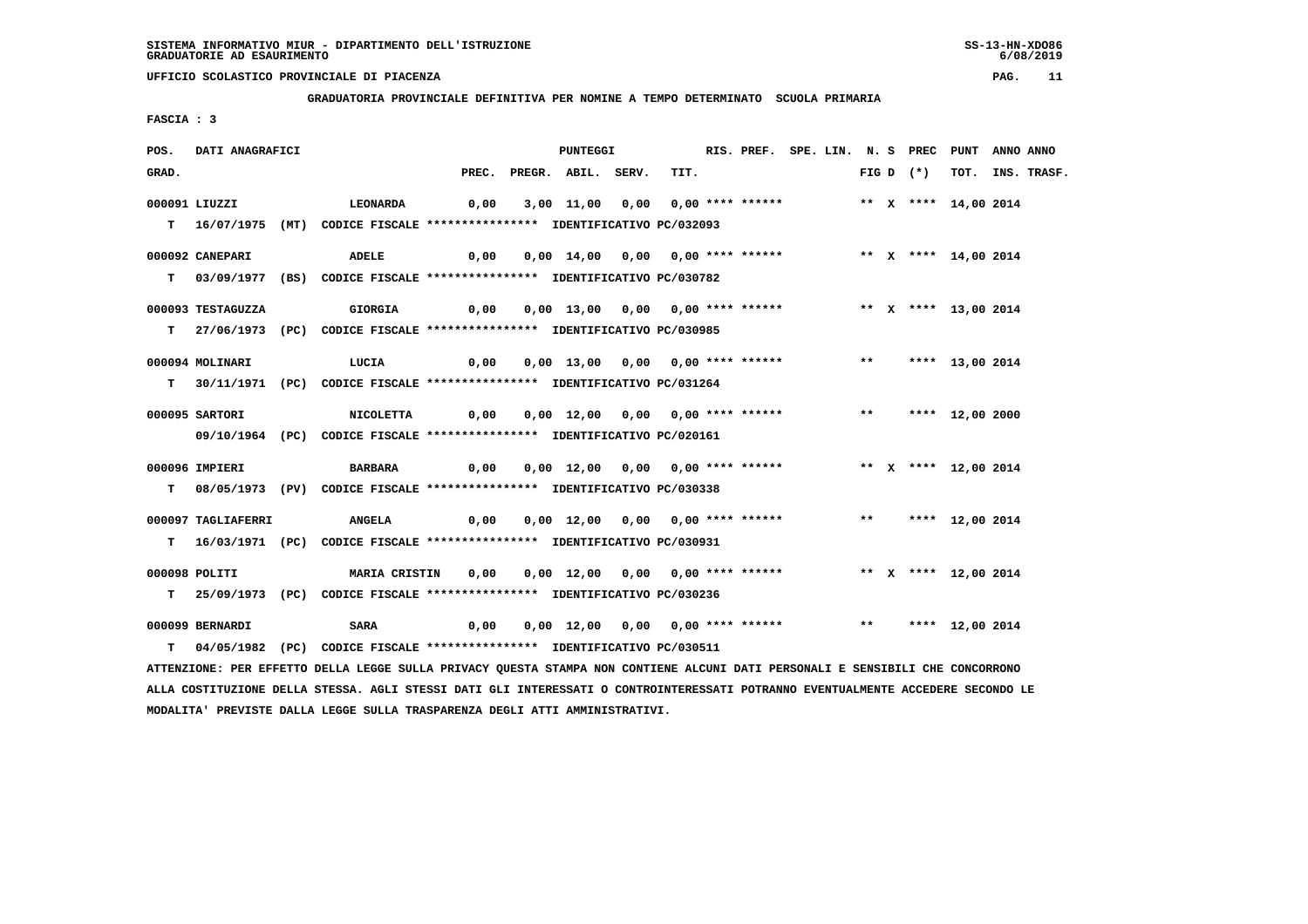**GRADUATORIA PROVINCIALE DEFINITIVA PER NOMINE A TEMPO DETERMINATO SCUOLA PRIMARIA**

 **FASCIA : 3**

| POS.         | DATI ANAGRAFICI  |      |                                                                            |                                                                                      | <b>PUNTEGGI</b> |      | RIS. PREF. SPE. LIN. N. S PREC |  |  |             | PUNT            | ANNO ANNO |                  |
|--------------|------------------|------|----------------------------------------------------------------------------|--------------------------------------------------------------------------------------|-----------------|------|--------------------------------|--|--|-------------|-----------------|-----------|------------------|
| GRAD.        |                  |      |                                                                            | PREC. PREGR. ABIL. SERV.                                                             |                 | TIT. |                                |  |  | $FIG D (*)$ |                 |           | TOT. INS. TRASF. |
| 000100 GATTI |                  |      | CLAUDIA                                                                    |                                                                                      |                 |      |                                |  |  |             |                 |           |                  |
|              |                  |      | T 30/12/1977 (PC) CODICE FISCALE *************** IDENTIFICATIVO PC/030071  |                                                                                      |                 |      |                                |  |  |             |                 |           |                  |
| 000101 COSTA |                  |      | ERIKA 0,00 0,00 11,00 0,00 0,00 **** ****** *** ** ** **** 11,00 2014      |                                                                                      |                 |      |                                |  |  |             |                 |           |                  |
|              |                  |      | T 21/12/1979 (LO) CODICE FISCALE *************** IDENTIFICATIVO PC/030821  |                                                                                      |                 |      |                                |  |  |             |                 |           |                  |
| 000102 BETTA |                  |      | <b>VALERIA</b>                                                             | 0,00  0,00  11,00  0,00  0,00  ****  ******                 **    x **** 11,00  2014 |                 |      |                                |  |  |             |                 |           |                  |
|              |                  |      | T 02/02/1977 (PC) CODICE FISCALE *************** IDENTIFICATIVO PC/030524  |                                                                                      |                 |      |                                |  |  |             |                 |           |                  |
| 000103 BOTTI |                  |      | <b>LAURA</b>                                                               |                                                                                      |                 |      |                                |  |  |             | **** 11,00 2014 |           |                  |
|              |                  |      | T 30/09/1982 (PC) CODICE FISCALE *************** IDENTIFICATIVO PC/029999  |                                                                                      |                 |      |                                |  |  |             |                 |           |                  |
|              | 000104 TOSCIRI   |      | <b>FEDERICA</b>                                                            | 0,00  0,00 11,00  0,00  0,00 **** ******      ** x **** 11,00 2014                   |                 |      |                                |  |  |             |                 |           |                  |
|              | $T = 02/07/1968$ | (PC) | CODICE FISCALE **************** IDENTIFICATIVO PC/030603                   |                                                                                      |                 |      |                                |  |  |             |                 |           |                  |
|              | 000105 DI STASI  |      | LILIANA ASSUN                                                              | 0,00 11,00 0,00 0,00 0,00 **** ******           ** x **** 11,00 2019 2019            |                 |      |                                |  |  |             |                 |           |                  |
|              |                  |      | T 15/08/1968 (CS) CODICE FISCALE **************** IDENTIFICATIVO PC/034333 |                                                                                      |                 |      |                                |  |  |             |                 |           |                  |

 **ATTENZIONE: PER EFFETTO DELLA LEGGE SULLA PRIVACY QUESTA STAMPA NON CONTIENE ALCUNI DATI PERSONALI E SENSIBILI CHE CONCORRONO ALLA COSTITUZIONE DELLA STESSA. AGLI STESSI DATI GLI INTERESSATI O CONTROINTERESSATI POTRANNO EVENTUALMENTE ACCEDERE SECONDO LE MODALITA' PREVISTE DALLA LEGGE SULLA TRASPARENZA DEGLI ATTI AMMINISTRATIVI.**